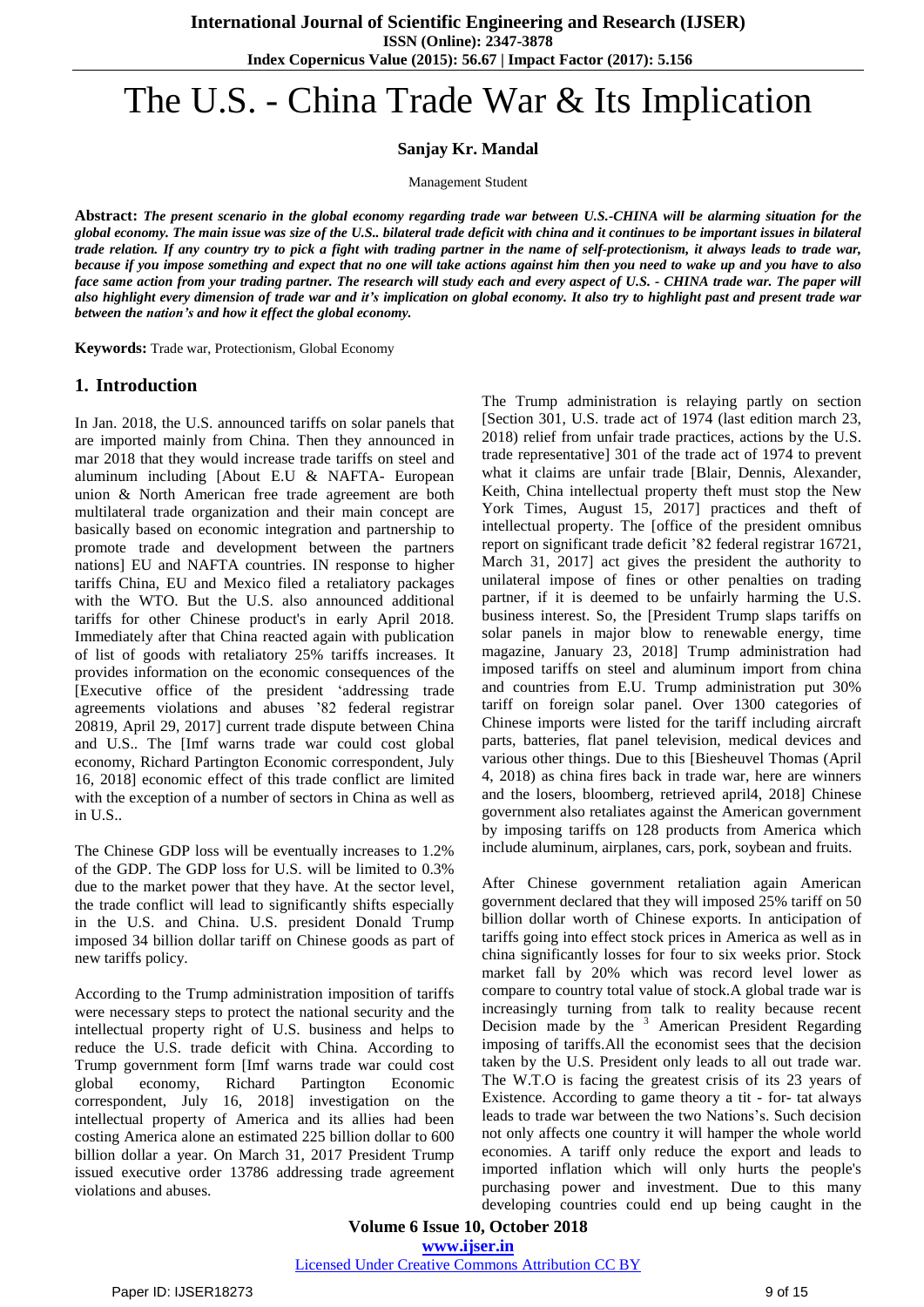middle of the trade war and create situations of trade spat. Current global scenario becomes worse day by day and it's time to resolve the ongoing trade issues to avoid all out trade war.

## **2. Literature Survey**

As blows are exchanged back and forth between the worlds two major economic power, the prospect trade war seems to be real. There are no winners and losers in a trade war; instead one would damage the prosperity of both the sides. These tariffs could lead to protectionist domino effect damaging firms, employees, and consumer. One of the main reasons for escalation of the previous tariff increases is the almost immediate retaliatory process.

The affected countries immediately react with threats of counterbalance trade measure, which are usually of the same magnitude but sometimes even higher than the initial tariffs increases. This process could further escalate through internal Dynamics in more tariffs increases. This further escalate through internal Dynamics in more tariffs increases. To capture the process where the number of targeted products and the level of the tariffs are bilaterally raised. Trade war also disappropriationately affect the quality life of lower class population. When basic thing such as food, clothing, become more expensive as result of high taxes, due to which the population has less money to spend on other goods ad services which shift the pace of economy. The adverse effect of trade war extend far beyond this In which any harsh actions or decision will are always more likely to derail the economic growth of the both nation's. This unexpected protectionist decision may also be a genuine move against the globalization which we as know was controlled by neoliberal economics and has in fact nothing to do with the real economics. It is sheer criminalizing of economics. It has done enormous harm to the 99.9% and benefitted 0.1%.The so called Free trade agreements and multi country trade agreements like NAFTA, TTIP, and TPP have former being negotiated and later on suspended are quite difference from the local production for local market because they all have always favored the giant American corporations. A full blown trade war would punch a hole in the global economic growth because of reduce trade volume, supply chain disruption and lost confidence among the investor. According to the Professor Eshwar Prasad, a trade war wounds all combatants. It rattles business consumer confidence, restrain exports and hurt economic growth. Many U.S. firms or companies rely on low trade barrier to create a international supply chain that reduce cost and increases efficiency. The last time [Irwin Douglas 2017, peddling protectionism :Hawley –Smoot act and the great depression, Princeton university ]U.S. imposed tariffs in the year 1930s, that effect was prolong and worse which leads to great depression which rattles the whole world. Winning a trade war by destroying both export and import would a pyrrhic decision. We all know that we lived in globalized world, where whole world become a global village. Due to this each and every nations depend upon each other, but due to the some recent activities it tries to put a question mark on this and try to give a chance to re-think the concept of free trade once again. The whole study tries to give an idea about how trade war also. Certain really hamper the whole global economy. Through this study it only try to give an idea that trade war will not spare any countries if they can't decide how to deal and resolve such issues by proper channel of communication. However, a full blown escalation of the trade conflict to a trade war only has a looser in which it could hinder businesses, investment, disrupt global supply chains, slow the speed of productivity.

A trade war [What is trade war? definition and meaning, business dictionary.com. retrieved 2017-08-15] is an economic conflict resulting from extreme protectionism which nation's raises or create tariff or trade barrier against each other in response to the trade barrier created by the other party. For example- if a country tries to raises a tariff against the trading partner, the trading partner also retaliates and raises tariffs [Staff investopedia 28 September 2009, trade war]. A trade war that begins in one sector can affect other sectors Economic protections are more costly than others, because they may be more likely to be trigger a trade war.

Although [Full out trade war would cost the global economy, Thomas Franck, 2July 2018] all economies would suffers from further escalation the U.S. could find itself as the focus of global retaliation with a relatively higher share of it's export taxed in global market. We can assume further escalation of trade war between U.S. and China. We can assume that the global trade Growth more than halves in 2018 looks still positive because we assumed that the announcement of imposing tariffs will be implemented in the late Q2 or Q3. So, they will not only start to have impact in the later part of this year. For [The threat of trade war to the global economy, financial times, July 20, 2018] 2019 theirs is more pronounced impact, with trade growth falling by more than our base scenario. This would be similar to the sharpest slowdown in global trade growth seen since 2000 (2001 and 2008) apart from 13% contractions in 2009 during the global financial crisis. Such outcome is comparable to a recent trade war scenario.

It was totally based on rough estimate that the global GDP growth falling sharply, particularly in 2019 by 2 - 2.25 PP.It was just a precise estimate as the real impact would highly uncertain. You can assume that the high possible scenarios of global trade will definitely Change because of the impact of imposing tariffs. In terms of monetary Policy's and they will hold their decision.

You have to note down the potential magnitude of Growth in this scenario have different indication that real impact on global economy would depend on highly uncertain according to the market reaction on imposing tariffs by the U.S. government.

It clearly states that the impact of imposing tariffs will show on both real GDP and global trade by falling their number from 2018 to 2019.The real impact will de-escalate the global Growth engine in the 2019, and whole world region will have to face it. The rising economies Nation's of Asia, Africa and Middle East need to ready to face such type of deep economic situation in near future.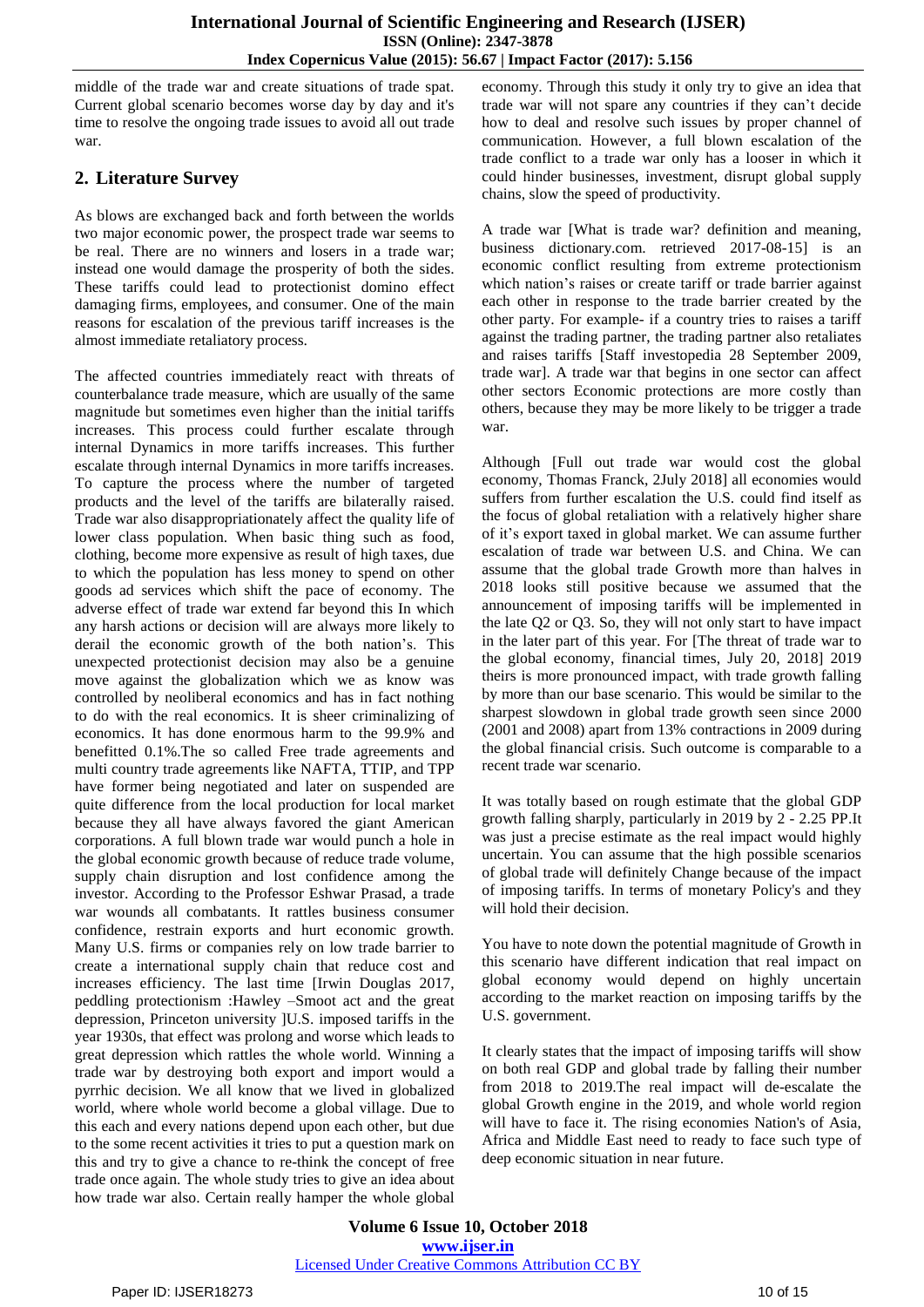American government also rattled all European leaders by labeling the European Union one of the greatest foes over trade. From the given below data it clearly shows that how much Europe suffers Growth downgrade for the year 2018.The latest economic outlook report by IMF shows amid rising tension in global economy.IMF also said that the greater the risk emerging for the global economy. Warning that the broad expansion for the world economy in which each and every Countries must resist. They have to require inwards looking thinking and remember that on a range of problem should be dealt with common interests, multilateral Co- operation is vital. press

## **3. References of Trade War in History**

The danger of ignoring history are only beginning to manifest themselves, but they can seen in several recent development. The most notorious example of self defeating protectionism is Smoot- Howley Act of 1930 which raised U.S. tariff on more than 20, 000 goods. After Canada and other trading partners retaliates against the U.S., the export of U.S. fall by 60 %. Economist disputes the extent of the damage, but there is little doubt that the measure deepened the Great Depression and lasting effects on diplomacy. A closer analogy to the current skirmishing between Washington DC and Beijing could be the so called Chicken War of the early 1960s.This began when European Countries alarmed at competition from new method of factory farming -imposed tariffs on import of U.S. Chicken. The U.S. retaliates with tariffs targeting potato farmer's, Camper Vans and French Cognac. Mr. Trump himself prefers comparison with the measures which Ronald Reagan have taken against the Japan in the 1980s, which ranged firms quotas on the car imports to punitive tariffs on electronic Good's. But the results was disastrous for the U.S. auto industries which shed job as a producer opted to boost prices by limiting output and due to this the consumer have to pay huge amount.

The tactics which the U.S. government used in the Reagan administration no longer work even in the superficial sense. America need to remember that by always using economic muscle to demand voluntary restraint from trading partners may not be possible always with the given geopolitical backdrop. Supply chains are global and U.S. manufacturer need to import different things from the rest of the world. If they will act like this, they will also face same actions from trading partners and these continue till each party will face severe consequeces. Barry Eichengreen and Douglas Irwin in his research paper, The Slide To Protectionism The Great Depression- Who Succumbed And Why ?? Has discussed that after the imposing of Smoot - Hawley Act 1930 by the U.S. government which caused another problem in the year 1931 when financial crisis in Europe largest bank happened, Due to the Failure of largest Austrian bank, The Creditanstall creates havoc like situations in whole Europe's. The Countries depends upon foreign loans like Germany face a very tough situation due to the rapid loss of gold and foreign exchange reserve, Due to this reason German government impose Strict control on flow of foreign reserve. Due to this Decision by German government creates another major problem in Europe because each and every nation's in Europe taken Protectionist measure which cause severe blow to the world commerce. World trade volume fall by 16% from third quarter of 1931. Between 1929 and 1932 it will fall 25% and nearly half of this reduction was due to the higher tariffs and non - barriers. One of the main escalation of the previous tariff increases is almost immediate retaliatory process. The affected countries immediately retreat With the threat of counterbalance trade measure, which are usually of the magnitude but sometimes even higher than the initial tariffs increases. This process could further escalate through internal dynamics in more tariffs increases. To Capture the process where the number of targeted products and the level of the tariffs are bilaterally raised.

## **4. About Economic Depression**

Depression is an [Private tutor, infoplease.com, from the original on 2012-09-07] unusual and extreme form of recession. Depressions are characterized by their own abnormal lengths. Increases in unemployment, falls in the [Diagnosing depression, the economist, December 30, 2018] Availability of credit (often due to the some banking and financial crisis) shrinking output as buyer's dry up and supplier's cut back on the production and investment, large number of bankruptcies including sovereign debt default, significantly reduced amount of trade and commerce (especially international business) as well as highly volatile relative Currency value fluctuations (often due to the currency devaluation). Price deflation, financial crisis and bank Failure are also common elements of the depression. Following are the [About the great depression, English.uiuc.edu. archived from the original on 2009-04-06] world known Depression which shock whole world:

1.1929-1932-: Great economic depression began with the stock market crash of 1929 and lasted till 1939. The worst Economic downturn in history, the decade was defined by the widespread unemployment and steep decline in industrial output. It was the longest, deepest and most widespread depression of 20th century. Between 1929 to 1932 worldwide GDP fall by estimated 15%.The great depression had devastating effect on Countries both rich and poor. Personal income, tax revenue, profits and prices are sharply dropped while international trade plunged by more than 50%. Unemployment in U.S. rose to 25% and in some countries rose as high as 33%. Cities around the world we're hit hard especially those depends on heavy industries. Construction was basically halted in many countries. Farming communities and rural areas suffered as crop prices fall by 60%.

2.1998-2002-: Argentine great depression was an economic depression in Argentina which began in third quarter of 1998 and lasted until the second quarter of 2002.It almost immediately followed the 1974- 1990 great depression after a brief period of Economic Growth. It was began after Russian and Brazilian financial crisis which caused widespread unemployment, riot's, fall of government, default of Countries foreign debt, the rise of the alternative Currencies and the end of peso fixed exchange rate to the U.S. dollars. The Economy shrank by 28% from 1998 to 2002.Due to the neo - Economic liberal Economic platform which was centered around anti- labor, monetarists policies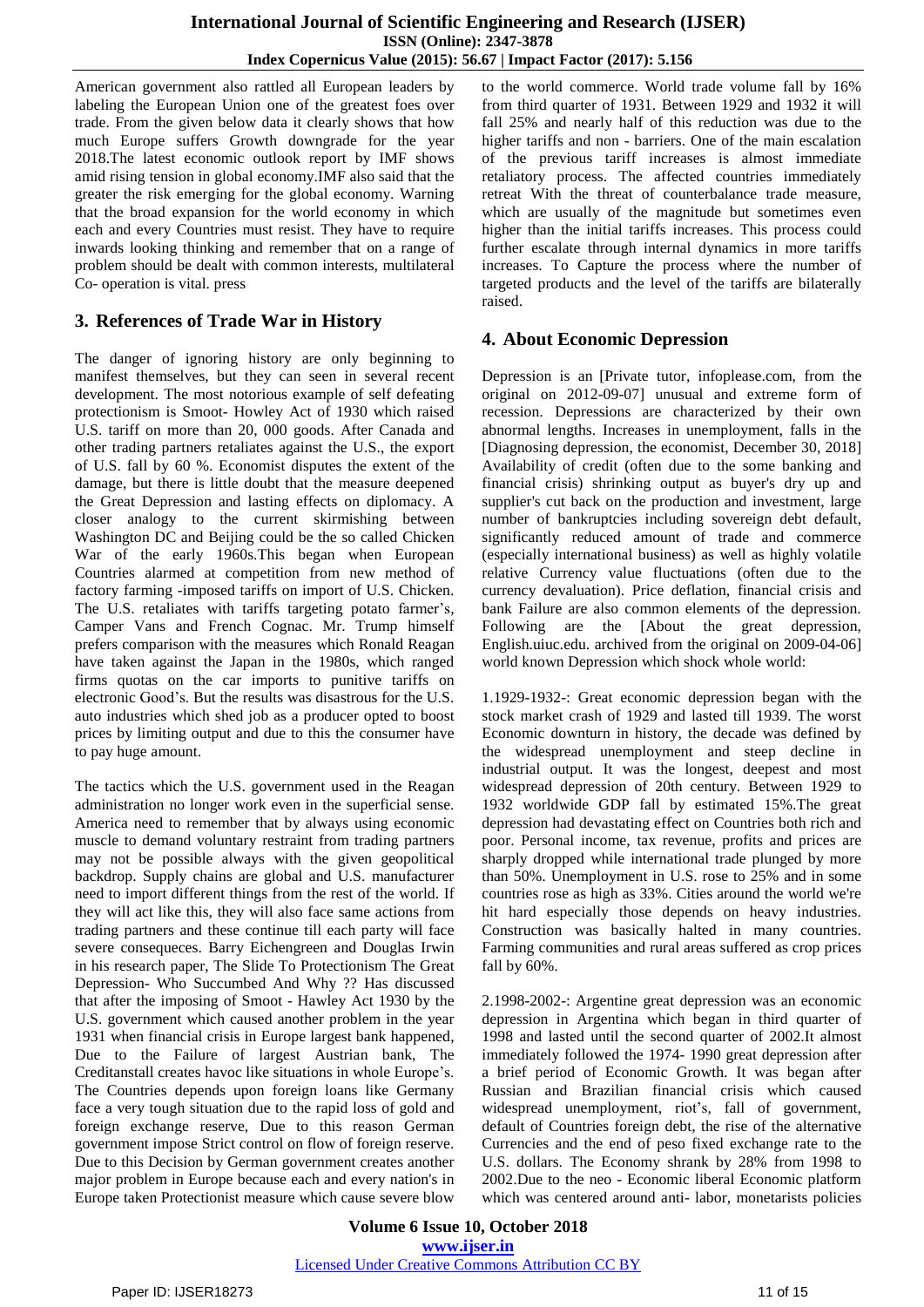of financial liberalization. Budget deficit jumped to 15% of GDP as the country went into a huge debt.

3.2008- 2010:- The financial crisis of 2008 also known as global financial crisis and it was considered by many economists to have been the worst financial crisis since the great depression of 1930s.It occurs despite federal reserve's and treasure department efforts to prevent it. It led to the great depression, housing prices fell by 31.8% and unemployment was still above 9 %.Due to the Economic Growth millions of stock traded daily. In 2008, the number of stock traded daily in NASDAQ stock exchange had Growth of 49%. Due to the prosperous Economy it makes easier to contract a credit loan. Banks gives loan on the basis of the contracted mortgage whose rates were not but variable financial markets speculated in these mortgages.

The epicenter of this crisis was New York stock market and banking sector. Market have experienced having huge looses. According to the Robert Parker, the market fall by 45% in one month and since 2007 banks once again find themselves at the forefront of the crisis like -Fannie Mae, Freddie Mac, Lehman Brothers, Northern Rock all these powerful banks are collapsed in 2008 financial crisis which rattled the whole world economies.

#### IMF growth chart



Guardian Graphic | Source: IMF. G7 and China shown

## **5. Impact of US-China Trade War on Global Economy**

We all know that [U.S. – China trade war will transform the global Economy, Yuwa Hedrick Wong, global chief economist and the chair of the academic advisory council at master card inc, July 13, 2018] rising trade tension will cost the rest of the world and could cost \$430 billion on global economy. Delivering a sharp rebuke for Donald Trump -the Washington DC based organizations said the current threat made by the U.S. and its trading partners risked lowering global growth by as much as 0.5% by 2020 or about \$430 billion GDP will be lost worldwide

### **Reason behind the U.S. - China Trade War**

The most important reasons is the huge trade deficit the U.S. has with China and the fact that [What will be the impact of the largest trade war in economic history be? Benchu, Economic editor, Independent, 6 July, 2018] China has been accused unfair practices. The current example of Trump imposing tariffs against the imported steel and aluminum to the U.S. market is based partially on the fact that cheap steel and aluminum from abroad has chocked the U.S. steel industries, which resulted loss of many Americans jobs where China has benefited from American and he knows that if they can't stop it will be really a very disadvantage for the American industries as well as for government. We all know that steel and aluminum are vitals for Nation's infrastructure, security and welfare. However, in China's case it is not an ally with U.S., but a rival. That is only one example out of many others where Americans feel that they have been sold out to China. [Section 301, U.S. trade act of 1974 (last edition march 23, 2018) relief from unfair trade practices, actions by the U.S. trade representative] The American President Decision to imposing billion dollars of tariffs on Chinese products was basically to cut the trade deficit with China. \*Trade deficit means it is difference between how much your country buys from another country, compared with how much you sell to that country and in this case U.S. has massive trade deficit with China.. With the help of following given, it will clearly explained how U.S. have trade deficit with China:- table list the official trade statistic from the united states of America and china for the years 2012 to 2017, using official trade data. From the U.S. perspective, its bilateral trade deficit with china more than doubled in the value of over the last 6 years.

| Years | Export     | Import     | <b>Balance</b>  |
|-------|------------|------------|-----------------|
| 2017  | 129, 893.6 | 505, 470.0 | $-3, 75, 576.4$ |
| 2016  | 115, 545.5 | 462, 542.0 | $-346, 996.5$   |
| 2015  | 115, 873.4 | 483, 201.7 | $-367, 328.3$   |
| 2014  | 123, 657.2 | 468, 474.9 | $-344, 817.7$   |
| 2013  | 121, 746.2 | 440, 430.0 | $-318,683.8$    |
| 2012  | 110, 516.6 | 425, 619.1 | $-315, 102.5$   |

22. Other trade issues also contribute to this bilateral tension. For more about U.S. trade relations with china in general see CRS Report (RL33536), china-U.S. trade issues.

Note: All figures are in millions of U.S. dollars on a nominal basis, not seasonally adjusted unless otherwise specified. Details may not be equal totals due to the rounding. Table reflects only yearly basis data between two nations. Table reveals the most discrepancy between trade data from the two nations stems from significantly different figures for china exports to the United States. However, the discrepancy between U.S. export and Chinese import figures bilateral trade has been rising in recent years.

From the a above data it clearly shown that U.S. export less good's and service's as compared to China, Whereas China export increases rapidly from year to year. That's the main reason behind U.S. government to impose tariffs so they will manage trade deficit.

### **WTO**

The [W.T.O homepage, retrieved, 2015-06-29] world trade Organization is an intergovernmental organization that regulate international trade. The W.T.O officially commenced on 1st January 1995 under the Marrakesh Agreement signed by 124 countries on 15 the April 1994, replacing the General Agreement on Tariffs and Trade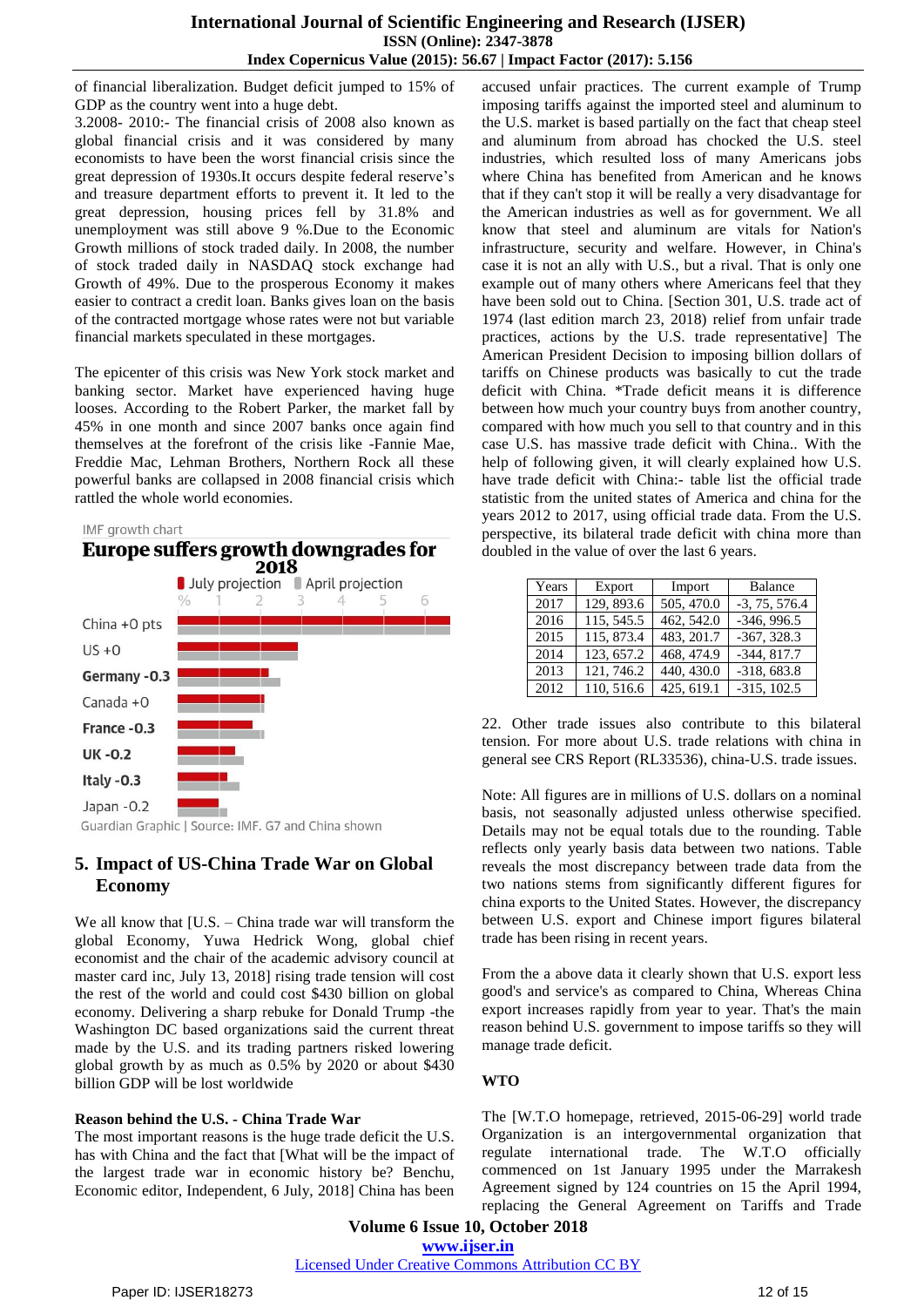(GATT)which commenced in 1948.It is the largest international economic organization in the world. The W.T.O deals with the regulations of trade in goods and services and intellectual property between participating countries by providing a frame work in which each participants need to adhere the W.T.O agreement which are signed by the representative members and ratified by their parliament's. The W.T.O prohibited discrimination between trading partners, but also provides environmental protection, national security and other goals.

Studies show that the W.T.O boosts trade. Research shows that in the absence of the W.T.O, the average country would face an increase in tariffs on export by 32%. According to a 2017 study in the journal of economic law nearly all Recent agreement (PTAs) the W.T.O explicit often dozen of time across multiple chapter's is copied verbatim from W.T.O agreement the presence of the W.T.O in PTAs has been increased.

#### **Whether U.S. A has violated the W.T.O Norms??**

American President Decision to impose tariffs on Chinese products will already weaken world trade organization. American President Single handedly kill the dying W.T.O. China in particular never accepted the Norms of W.T.O and due to spectacular economic growth pursuing economic Policies that too often defied the organization market based principles did more than any other country to weaken the legitimacy of the organization. The failed Doha Round negotiation launched in 2001 and never successfully completed which shows that members Nation's had no capacity to find compromise regarding update of W.T.O rules. It can be argued that the old system better suited to political facts. In creating W.T.O, the U.S. and other countries tried to fashion a law based predictability that would provide the certainty to allow global commerce to expand even faster.

The established of [Promoting fair competition archived from the original on 2015-06-06] W.T.O courts to resolve trade dispute promised the sort of commercial predictability that previously been available only within well governed countries. It was just an ambitious vision. But something important and valuable was lost. The W.T.O was a lovely promise of more rational, predictable and fairer global Economic order. The W.T.O agreement is lengthy and complex because they are legal text covering wide range of activities. They deal with: agriculture, textile, telecommunication, governmental purchase, industrial standard's and product safety, intellectual property and much more. But number of simple fundamental principles run throughout all these documents. These principles are the foundation of the multilateral trading system. A closer look at these principles:-

1. Trade without Discrimination- : It has two major components the most favored nation's rule and the national treatment Policy. Both are embedded in main W.T.O rules.-

A. Most Favored Nation's (MFN)- Under the W.T.O agreement countries can't normally discriminate between their trading partners. Grant someone a special favor (such as lowering custom duty rate for one of their products) and you have to do the same for all other members. This principle is known as most Favored Nation's treatment. It is so important that it is the first articles of GATT which govern trade in goods. MFN is also a priority in GATT (Articles 2) and the agreement on trade related aspect of intellectual property right (TRIPs) Article 4, although in each agreement the principle is handled slightly different. Together these three agreement cover all three main area's of trade handed by the W.T.O. But some exception are allowed for example - countries can set up a free trade agreement that applies only to goods traded within the groups discriminating Against goods from outside or they can give developing countries special access to their market. Any country can raises barrier against any product that considered to be traded unfairly from specifies countries.

B. National Treatment: Treating foreigners and locals equally. Imported and locally produced goods should be treated equal at least after the foreign goods have entered the domestic Market. The same law should be applied to domestic as well to foreign services in which local market, copyright and parents. This principles of national treatment giving other's the same treatment as one's own nationals) is also found in all three main W.T.O agreements ( Articles 3 of GATT, Articles 17 of GATS, Article 3 of TRIPs) although once again the principle is handled slightly differently in each of these.

2. Freer Trade-:- Gradually through negotiation lowering trade barriers is one of the most obvious means of encouraging trade. The trade barriers concerned include customs duties or tariffs, import bans or quota's that restrict quantities selectively. From time to time other issues such as red tape and exchange rate Policies have also been discussed. Opening market can be beneficial, but it also requires adjustment. The W.T.O agreement allow countries to introduce changes gradually through progressive liberalization.

3. Promoting Fair Competition: The W.T.O is sometimes described as a free trade institution but that is not entirely accurate. The system does not allow tariffs and in limited circumstances other form of protection. More accurately is a system of rules dedicated to open fair and undistorted competition. The rules of MFN and national treatment are designed to secure fair condition of trade. So too are those on dumping (exporting at below cost to gain market share) and subsidies. The issues are complex and the rules try to establish, what is fair or unfair, and how government can respond in particular by charging additional import duties calculated to compensate for damaged caused by unfair trade. Many of the other W.T.O agreement aim to support fair Competition in agriculture, intellectual property.

Dispute Settlement Body:- The general council convenes as the Dispute Settlement Body (DSB) to deal with the disputes between W.T.O members. Such disputes may arise with respect to any agreement contained in the final act of the Uruguay round that is subject to the understanding on rules and procedures. Governing the settlement of dispute (DSU).The DSB has authority to establish dispute settlement panels, refers matter to arbitration, adopt panel reports.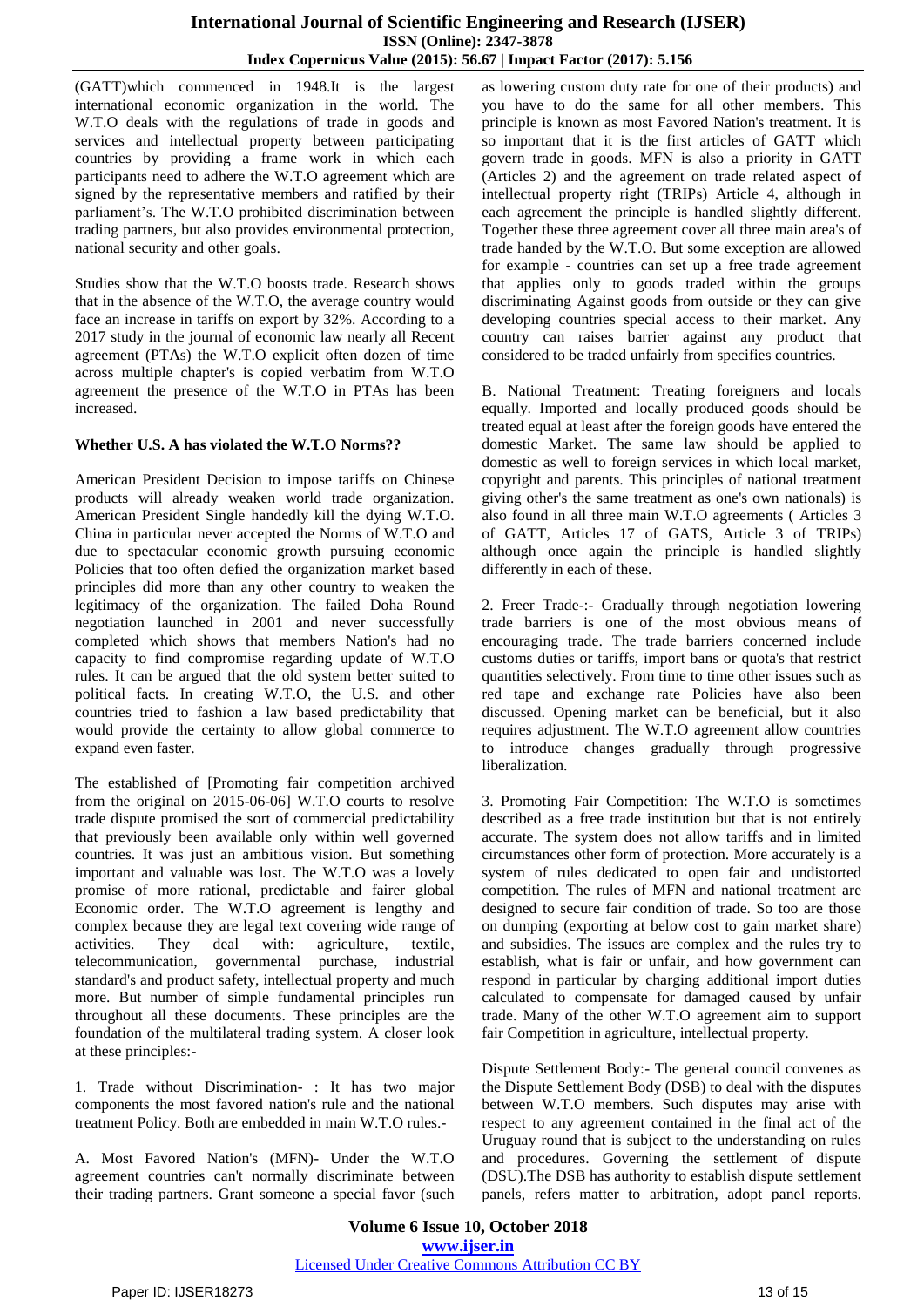Appellate body and arbitration reports maintain surveillance over the implementation of recommendation and rulings and contained.

Through such report and authorize suspension of concession in the event of non- compliance with those recommendation and rulings. The DSB is made up to all members or Government representative. The Appellate body was also established in 1995 under the Article 17 of the understanding on rules and procedures governing the settlement of dispute (DSU).It is standing body of seven members that hears appeal from reports issued by panels in dispute brought by W.T.O members. The Appellate body can uphold, modify or reverse the legal finding and conclusion of panel reports. Once adopted by the disputes settlement body must be accepted by the parties. The Appellate body is composed of seven members who are appointed by the DSB to serve for four - years' terms with the possibility of being appointed once. The appellate body membership shall be broadly representative of members in the W.T.O. Body receives administrative and legal support from the appellate body Secretariats.

## **6. Implication of U.S. - China Trade war on India**

There is no question that economic growth and assets markets will be badly hurt by a full blown U.S. - China trade war. When trade war happens it just doesn't affect the two economies open trade. It comes as no surprise here that [U.S.-China trade war: what it is, how it impacts India, financial express, July 6, 2018] India is getting dragged into this. As a counter measures against duties on steel and aluminum India has proposed imposing duties on 30 goods imported from U.S.. An estimated total 241 million dollars worth duty will be paid by India against the imposition on aluminum and steel. To [How will the U.S.-China trade war affect global markets and Indian equities, Deepak Jasani, business Standard, August] neutralize that effect, U.S. shall pay around 238 million dollars as duties on goods exported to India. But trade war brings nothing good to the end consumer as everything under tariffs scanner become expensive. In the Indian food sector almonds and walnuts will become expensive. The prices of pulses and lentils like chicken peas, mosur, are likely to go up. For the manufacturing industry the proposed additional duty of 15% could negatively affect the cost of production as it escalates the raw material cost.

These includes stainless steel fittings, binders for factory moulds, structure of iron and steel, screws and bolts, a category of spring and cast articles of iron and steel, plates and sheets. Additional duty of as high 50% has been proposed on motorcycle with an engine capacity more than 800 cc



India runs trade surplus with the U.S. which means India export more to U.S. than what it imports from U.S.. The trade with U.S. is very favorable which means we export more than we import from them. This brings much needed dollars inflows into the country. If the trade war with U.S. escalate, this will widen our trade deficit and also our current account balance deficit. An escalating trade war with U.S. has potential to impact the domestic market as well as industries especially pharmaceutical, apparels, textile.

All these industries are manpower intensive. At a time when unemployment is big issue in India and economy is also slowly coming back to normal a trade war with U.S. will impact the economy's growth momentum. India highest imports from the U.S. are very critical in nature like nuclear reactors, boilers, mineral fuels, aircrafts and medical equipment etc.

Any higher duty on these products will impact India's key sector while the U.S. companies can absorb the impact, India and Indian companies don't have strength to absorb the higher cost.

The current U.S. stance, there Will be risk of further trade escalation may be happened between both countries. India has been placed on the priority watch list in the USTR special 301 report for intellectual property rights (IPR) implementation. Its Foreign exchange policies are also under U.S. watch list.H1B1 visa regulations have been made tougher and fewer Indians are Applying. U.S. has also voiced concern about high Tariffs in India for certain U.S. products. The U.S. has further announced a review of general system of preference (GSP)which permits imports of certain goods from India at zero tariffs, impacting 5.6 billion dollars of the overall U.S. protectionist trade sentiment and policies, which only escalate depending on domestic reaction and global retaliation.

The Indian government would need to ensure a strategic approach to the many dimensions of export endeavor in this evolving trade scenario and accelerate export competitiveness in mission mode to reinstate it's efficiency as growth driver for the nation.

## **7. Conclusions**

The world will now revert to the historical things in which the strong do what they can and weak suffer what they must.